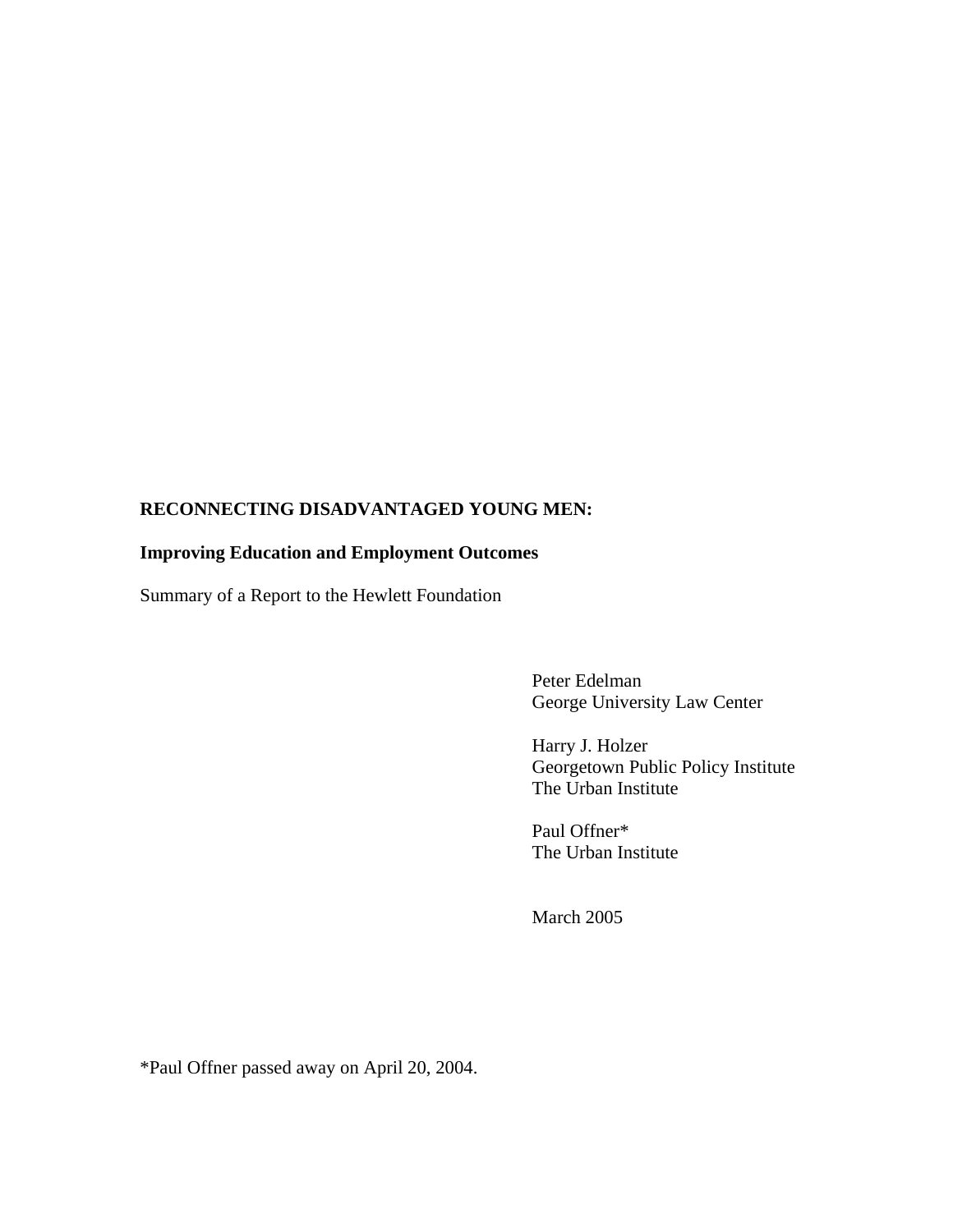It has been estimated that roughly three million less-educated young people between the ages of 16 and 24 – about half of whom are young men – are disconnected from the worlds of school and work for substantial periods of time. Changes in welfare policy and related efforts addressed some of these issues for young women in the 1990's (albeit with mixed results), but young men have gotten less attention – except through more stringent criminal justice measures.

This brief report summarizes our main findings and recommendations regarding disconnected young men. Our analysis and policy suggestions are developed at greater length in our forthcoming book – *Reconnecting Young Men: Improving Education and Employment Outcomes* (Washington DC: Urban Institute Press, 2005). They do not purport to cover all possible areas for action, but we believe they are important and valuable.

#### **Characteristics of Disconnected Young Men and the Labor Market**

Both school enrollment and employment rates have been growing in recent years among less-educated women but have grown less or declined among their male counterparts. In fact, post-secondary school enrollment rates of young women exceed those of young men in virtually each racial/ethnic group. Employment of young lowincome women in the past decade has been increased by a number of policy initiatives, such as welfare reform and the growth of income supports for working parents (such as subsidized child care and the Earned Income Tax Credit). In contrast, low-income young men without custodial children benefited little from these developments, and in some cases actually lost ground.

 Of all groups, young African-American men have the lowest employment rates and the highest rates of disconnection – especially once we include those who are incarcerated in our calculations. Indeed, their employment declined and idleness rose throughout the 1990s. While young Hispanic men - especially immigrants - work at high rates, their rates of school attendance and completion lag seriously behind those of both young non-Hispanic whites and blacks, which limit their later advancement. Thus, the problem of poor schooling and labor market disconnection fall most heavily on young minority men.

Educational attainment lags behind for minorities, and test scores especially lag behind for African-Americans; and, in a labor market where the rewards have clearly shifted away from less-skilled workers, these "achievement gaps" contribute to their lower employment and earnings relative to whites. But, at any level of education or test scores, the employment rates of young African-American men still lag well behind those of whites. The difficulties they have gaining early work experience often deny them access to on-the-job training for many occupations.

Some additional developments have reduced their incentives to work, and thus their desire to participate in the labor force, as well as the willingness of many employers to hire them. As good blue-collar jobs disappeared in large numbers over the past few decades, the wages available to less-educated young men declined. During the 1990's, the number of young black men with criminal records rose dramatically, making many employers reluctant to hire them, and diminishing their own connections to the world of work. Also, changes in the child support system imposed heavy taxes on the already meager earnings of the many young black men who are noncustodial fathers of children.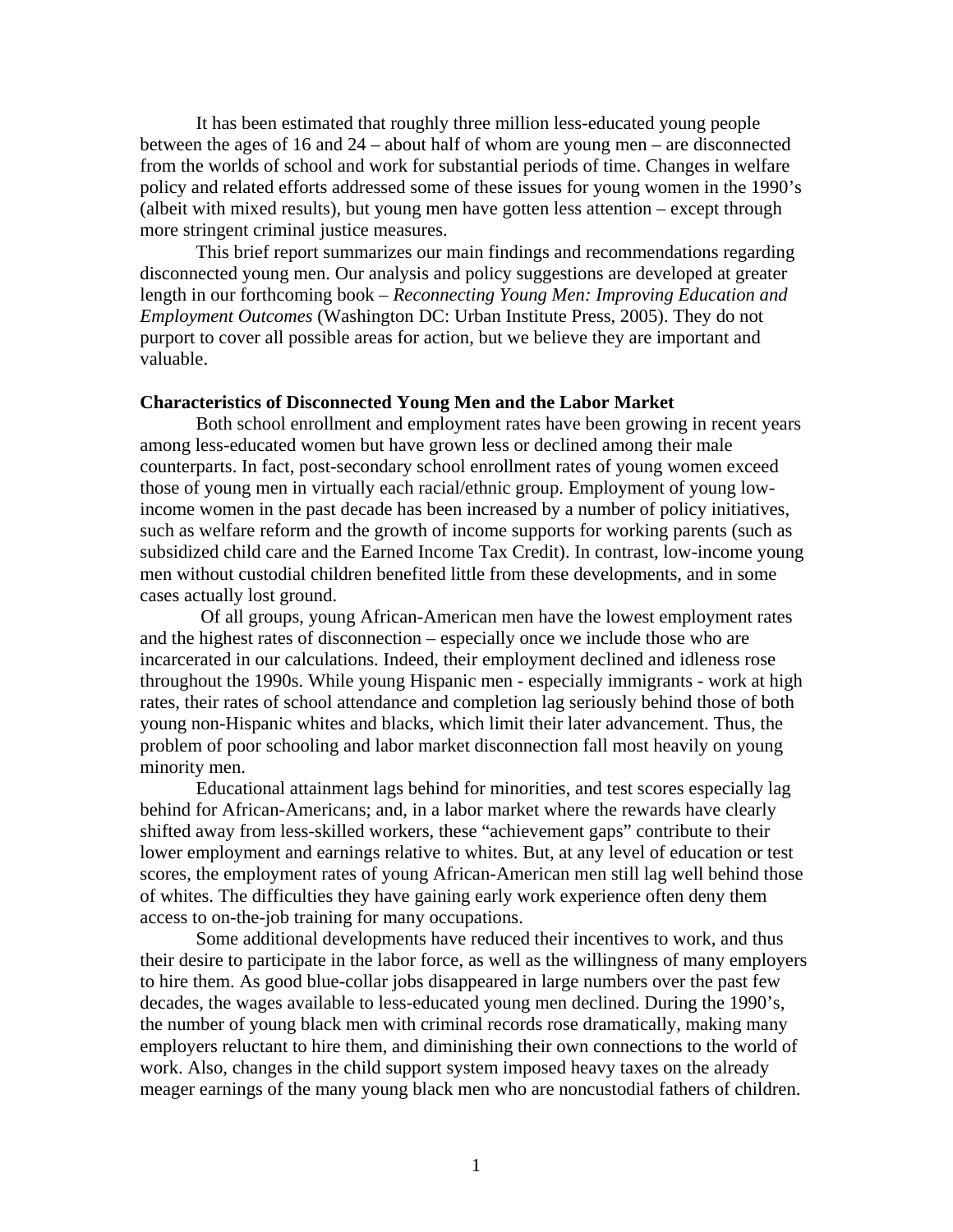As we consider appropriate policy remedies, it is also important to bear in mind some major trends in the broader labor market. As is widely known, employment and wages have risen most rapidly in jobs where higher education and cognitive skill needs are greatest. At the same time, considerable future hiring will occur in various occupation and industrial categories (particularly in health care, construction, transportation, wholesale trade, and some parts of manufacturing) where educational needs are more modest, and – at least in some cases – where wages are at or near the national average. As baby boomer retirements begin to unfold, a great deal of "replacement hiring" will take place in those sectors, even if little net new growth is occurring. Economic studies also continue to show that there are strong labor market returns to early work experience and on-the-job training, even for those without college degrees.

We therefore conclude that policies to raise the numbers of young men connected to the labor market should focus not only on their academic achievement and postsecondary educational attainment, but also on improving their occupational skills, early work experience and on-the-job training, especially before they leave high school or just afterwards. These efforts should improve their access to jobs with moderate skill requirements that will become available as baby boomers retire. At the same time, we must improve their incentives to remain connected to school or work; and we have to address the special problems of youth offenders and young noncustodial fathers.

Accordingly, we focus on a range of *education and training* approaches for adolescents, teens, and young adults. We also advocate attempts to *improve the incentives to work* among those facing low wages by raising the minimum wage and extending the Earned Income Tax Credit to young men without children; and we call for *reducing barriers* associated with previous incarceration and non-custodial parenthood.

#### **Education and Training**

There are generally four components to education and training policy for youth at the federal and state levels. These four components include: 1) Youth development efforts, such as afterschool and mentoring programs for adolescents and early teens; 2) High School programs, including Career and Technical Education (CTE), School-to-Career efforts (such as apprenticeships), and independent alternative schools for at-risk youth or those who have already dropped out; 3) Community Colleges, and especially efforts to improve access to them for low-income youth; and 4) Training programs for disadvantaged out-of-school youth. Some training programs do not focus on youth *per se*, but serve them (as well as other clients) by developing strong ties to employers. These ties might help overcome employer reluctance to hire young black men, and deserve attention as well.

 Within most of these areas, there are approaches and programs that have been rigorously evaluated and appear to be cost-effective. These include youth development programs like Big Brothers/Big Sisters (and, to some extent, Quantum Opportunities); school-to-work programs like the Career Academies; post-school training programs like the Job Corps and Youth Service Corps; and programs for adults, such as the Center for Employment and Training in San Jose. There are other efforts – such as the Harlem Children's Zone and YouthBuild – that have not yet been rigorously evaluated but that we consider quite promising on the basis of demonstrated outcomes.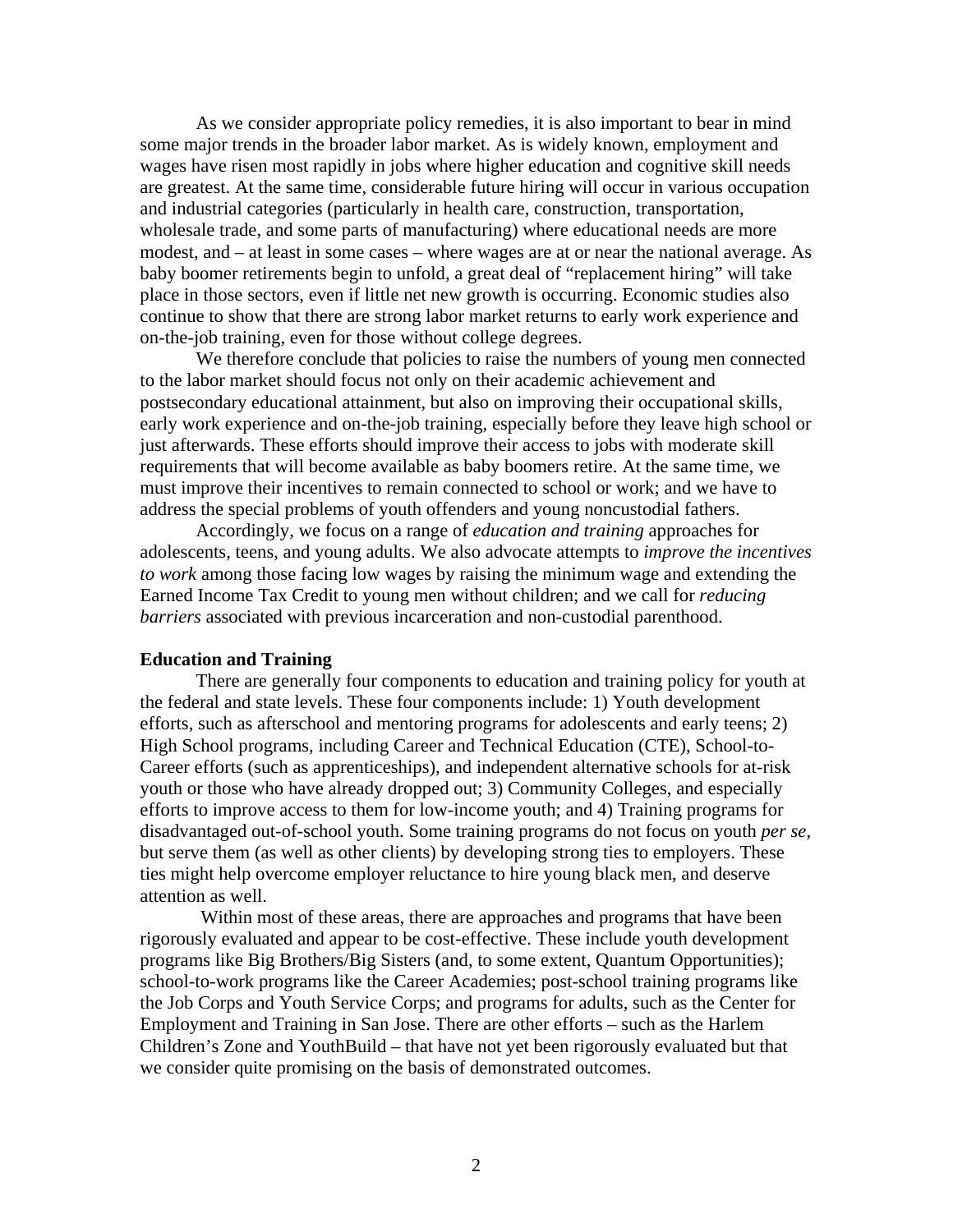Some other policy efforts also seem compelling. For instance, there are strong arguments in favor of greater funding for Pell grants, and for loosening eligibility restrictions that deny these grants to those with criminal convictions. More federal support could also be provided for employer-sponsored apprenticeships and internships, in light of the strong evidence of positive returns to training that workers receive in the private sector. Other high school reform efforts – such as those recently proposed by the National Governors' Association - emphasize smaller schools, higher academic standards, more testing, and so forth. These could potentially be helpful, so long as they incorporate both academic and labor market preparation (as the Career Academies have done) and do not focus too exclusively on testing.

Finally, we need to develop not only specific education and training programs, but also effective community-wide systems for youth. These would keep many young men from falling through the cracks when they drop out of school, and would help develop comprehensive ranges of services at the local level. The Harlem Children Zone is one example of a private, local effort that provides comprehensive services at an impressive scale. The After School Matters (ASM) program in Chicago is a city-sponsored attempt to do so. The Youth Opportunities program of the U.S. Department of Labor is the first federal attempt to publicly fund such efforts in 36 low-income communities across the country.

Accordingly, we propose the following:

- Funding should increase for proven programs- like the Job Corps, Youth Service Corps, and Career Academies - and for programs that are similar to these. Federal funding for youth programs should be gradually and continually increased both in programs with dedicated funding (such as the Job Corps and YouthBuild) and also in formula and competitive streams under the Workforce Investment Act. Funding for CTE and school-to-career efforts should be maintained under the Perkins Act, though perhaps with less formula funding and more distributed through competitive grants. In the meantime, states and localities should be encouraged (through technical assistance, revised performance standards, and the like) to change the way they allocate formula funding, so as to make greater use of effective models. In addition, Pell grant funding should increase and be made available to those with criminal convictions who have been released from incarceration.
- The Federal government should continue to encourage the development of local community-wide education and training systems, which build on the achievements and lessons generated by the Youth Opportunity programs. The existing YO sites should continue to be funded and upgraded, while newer sites are added as well. Efforts to build local infrastructure, and to improve the incentives of local governments to track disconnected young people, are central to these efforts.
- The Labor Department should also develop a new program to provide greater support for employer-provided apprenticeships and internships, with significant direct employer involvement in the development of standards for education and training and their implementation.
- An aggressive program of rigorous evaluation should be undertaken by the U.S. Departments of Labor and Education, especially with regard to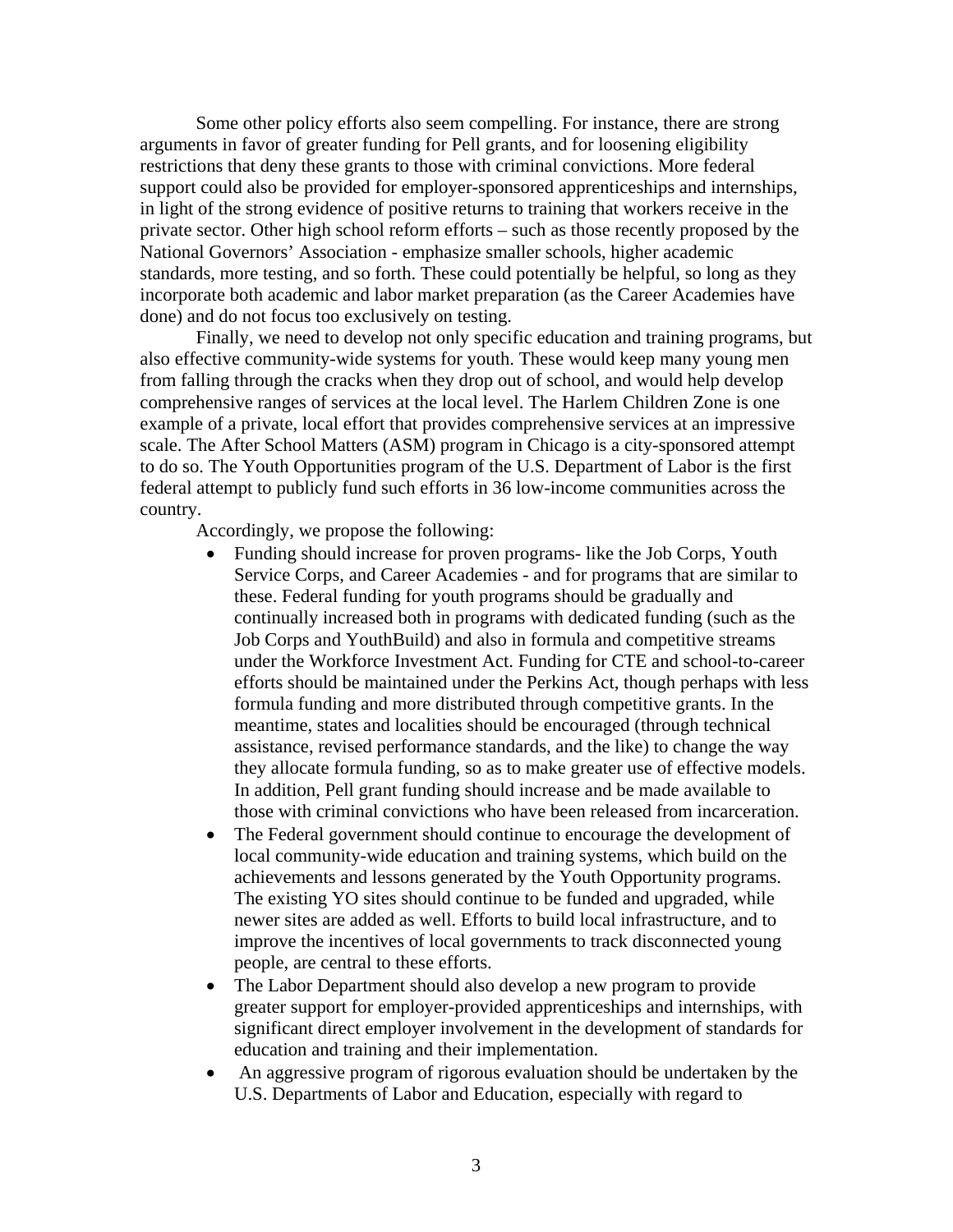alternative schooling models (such as those that blend high school and community college attendance for those with poor records) and high school reforms more broadly.

#### **Improving Financial Incentives**

A clear body of research evidence suggests that the declining wages of lesseducated young men has been a major reason for their declining employment and labor force participation rates. Furthermore, the large increases in the EITC for low-income custodial parents in the 1980s and early 1990s clearly improved the labor force participation rates of single mothers over that time period. Other programs, such as New Hope, which guaranteed employment and benefits (such as health care) to low-income workers, also generated some increases in labor market activity among young men.

 Accordingly, we believe that major efforts should be made to directly raise the earnings of low-income men. One way of doing so is to raise the federal and/or state minimum wages. This approach runs some risk of discouraging employers from hiring less-skilled youth, but we believe that modest increases would keep such risks to a minimum while encouraging young men to remain attached to the labor market. Thus, we propose:

- The federal minimum wage should be increased to roughly 45% of the mean average wage in the economy for production workers (which currently would be roughly \$7.00), and should not be allowed to fall significantly below that level in the future; and
- States should raise their own minimum wages if the federal government does not, especially as labor markets tighten over time.

An additional way of raising the earnings of less-skilled workers is to do so through publicly-financed subsidies or tax credits. These might not focus on youth *per se*, but we think they would encourage youth to remain connected to school and work as they look to and prepare for their adulthood. Options for doing so include: 1) A broad-based subsidy for all low-wage workers; 2) A major increase in the EITC that is paid to childless adults; or 3) An extension of the EITC targeted to low-income non-custodial fathers who are paying all or most of their current child support payments.

Of the three approaches, the broad-based wage subsidy would potentially have the largest effects on reducing labor market inequality. But it is by far the most expensive, would be somewhat difficult to administer (as there is currently no mechanism by which hourly earnings are reported to the government), and would provide benefits to many low-wage workers who are not necessarily in low-income families.

Currently the EITC provides refundable tax credits for low earners with children, and provides very small amounts to adults without children. The fact that EITC payments are based on family income eliminates the problem of low earners in higher-income families who might receive subsidies; but it generates a "marriage tax" by discouraging the formation of two-parent families in which both parents work, since low-income single parents are more likely to lose eligibility for the credit if they get married. This problem can, however, be ameliorated in a variety of ways, such as by treating second earners differently from first earners in computing the family income levels at which EITC benefits are phased out.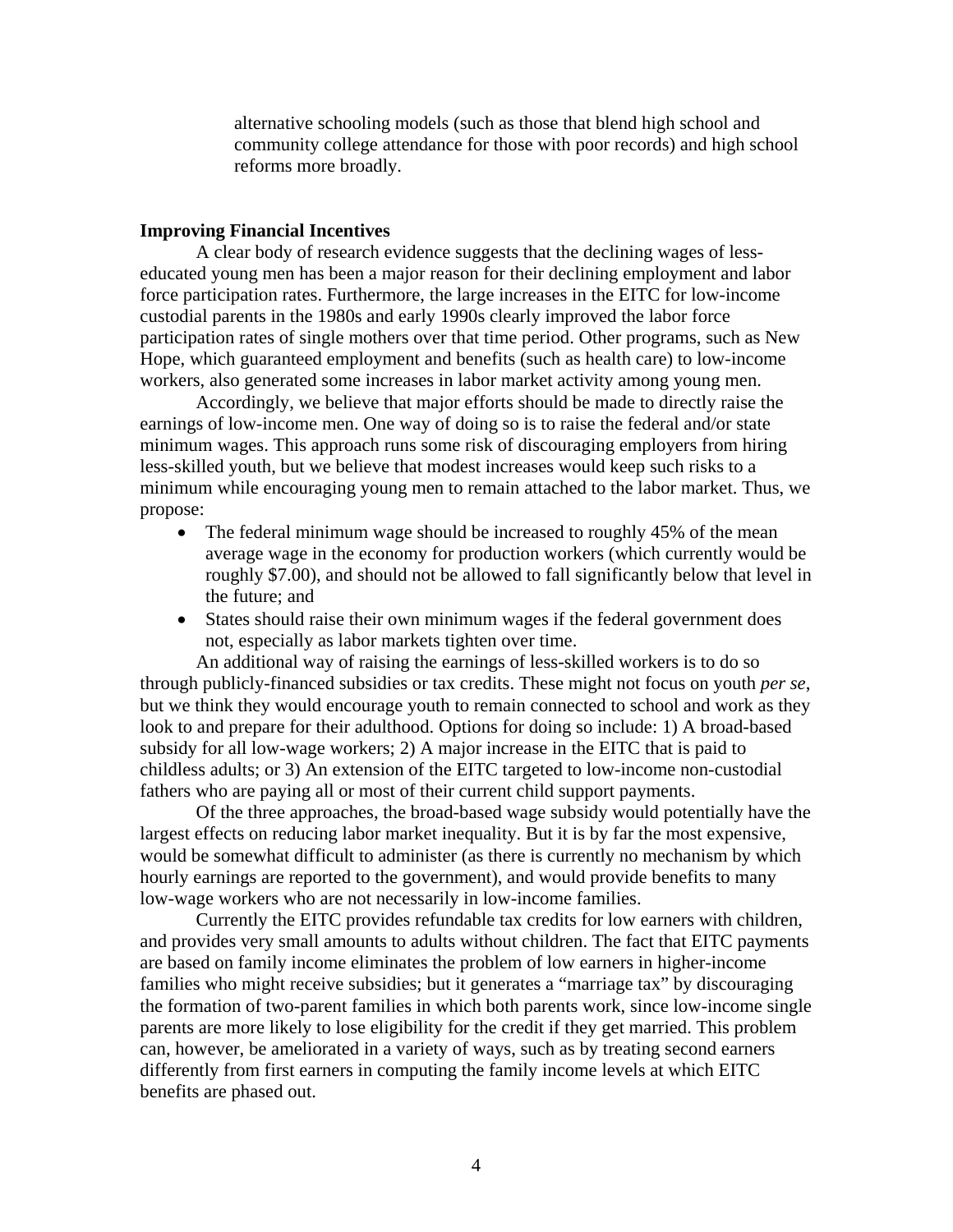The targeting of the EITC to non-custodial fathers is the least expensive of these approaches. It is administratively feasible. Some might think that it rewards those who have fathered unwed children, but we believe that, on balance, it would encourage more employment among non-custodial parents, more support for their children and better parenting among non-custodial fathers, and less crime. Thus:

• An EITC with payments below those accruing to custodial parents of children should be provided to non-custodial parents paying their child support. Increases in payments to adults without children more broadly should ultimately be considered as well.

#### **Reducing Barriers Facing Non-Custodial Fathers and Ex-Offenders**

Particularly in the African-American community, young men are quite likely to be non-custodial fathers and to have prison records. Indeed, by age 34 up to half of black men are non-custodial fathers and perhaps 30 percent have been to prison. We uncovered strong evidence that both of these factors discourage labor force participation. Prevention strategies are needed to reduce the incidence of births outside of marriage and the rates of incarceration; our suggestions mostly respond to the facts of high incarceration and unwed fatherhood as they are now.

Non-custodial fathers face fairly steep child support orders, relative to their income. Their obligations are often set in absentia and by judges without any knowledge of their personal earnings capacities. Arrears pile up frequently, especially among those who are incarcerated; and up to 65 percent of earnings can be garnished to pay these arrears. And much, and often all, of the child support payment is not "passed through" to families by the states, further lessening incentives of low-income men to work in the formal economy and pay these obligations.

Young offenders face a range of barriers to school and work. In many ways these parallel the barriers faced by adults with criminal records – such as their own poor skills, mental health and substance abuse problems, and employer reluctance to hire them. But when young men (and occasionally women) have criminal records, there are added complications – such as their dependence on families and the ambiguities over whether and where they should be accepted for or returned to school. The fragmentation and disconnection that exist among criminal justice, school, employment and local government compound these difficulties and enable many such offenders to fall through the cracks with minimal support or supervision.

To deal with issues facing non-custodial parents, we suggest:

- Reforming the processes by which child support orders are set for low-income fathers, to ensure that they more accurately reflect the fathers' circumstances and earnings capacities;
- Promoting arrearage forgiveness options for low-income fathers who are making good-faith efforts to meet their current orders;
- Encouraging more states to pass through income collected from NCP's to their low-income families; and
- Piloting and evaluating efforts to provide greater employment assistance to lowincome fathers - including public employment options and stipends for periods when they are in training.